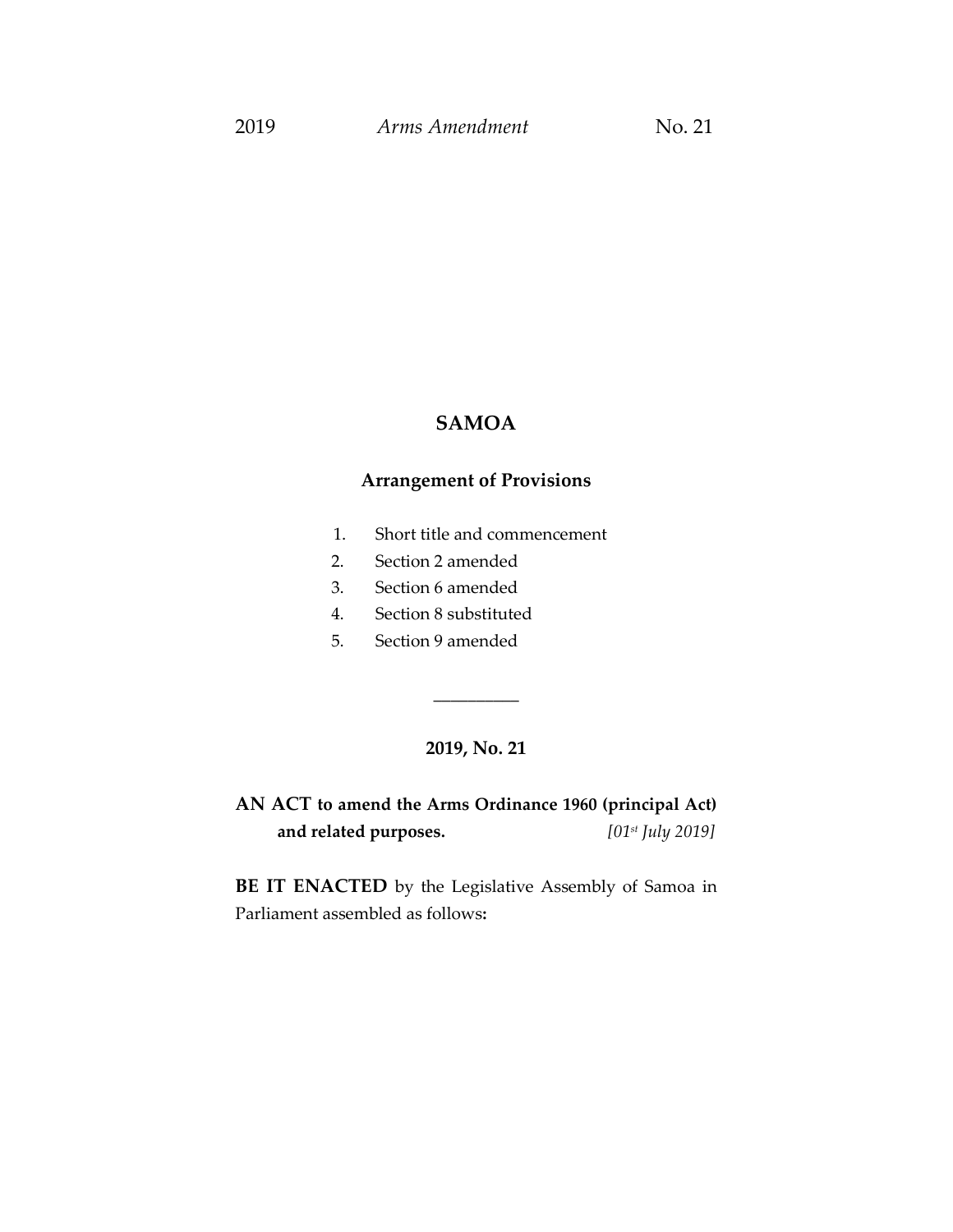# **1. Short title and commencement:**

This Act may be cited as the Arms Amendment Act 2019 and commences on the date of assent by the Head of State.

## **2. Section 2 amended:**

In section 2 of the principal Act, insert in the alphabetical order the following new definition:

""approved sporting competition" means a shooting sport competition approved by the Minister;".

### **3. Section 6 amended:**

Section 6 of the principal Act is amended as follows:

- (a) In subsection  $(1)$  -
	- (i) after "person for that purpose" insert "under this section"; and
	- (ii) omit "by the Arms Officer"; and
	- (iii) after "in respect of a firearm imported by a dealer" insert "or in respect of firearms or ammunition imported by a person participating in an approved sporting competition";

#### (b) for subsection (2) substitute:

"(2) An application for a permit under this section must be made to the Arms Officer, and the Arms Officer may require the applicant to produce for examination and testing the firearm or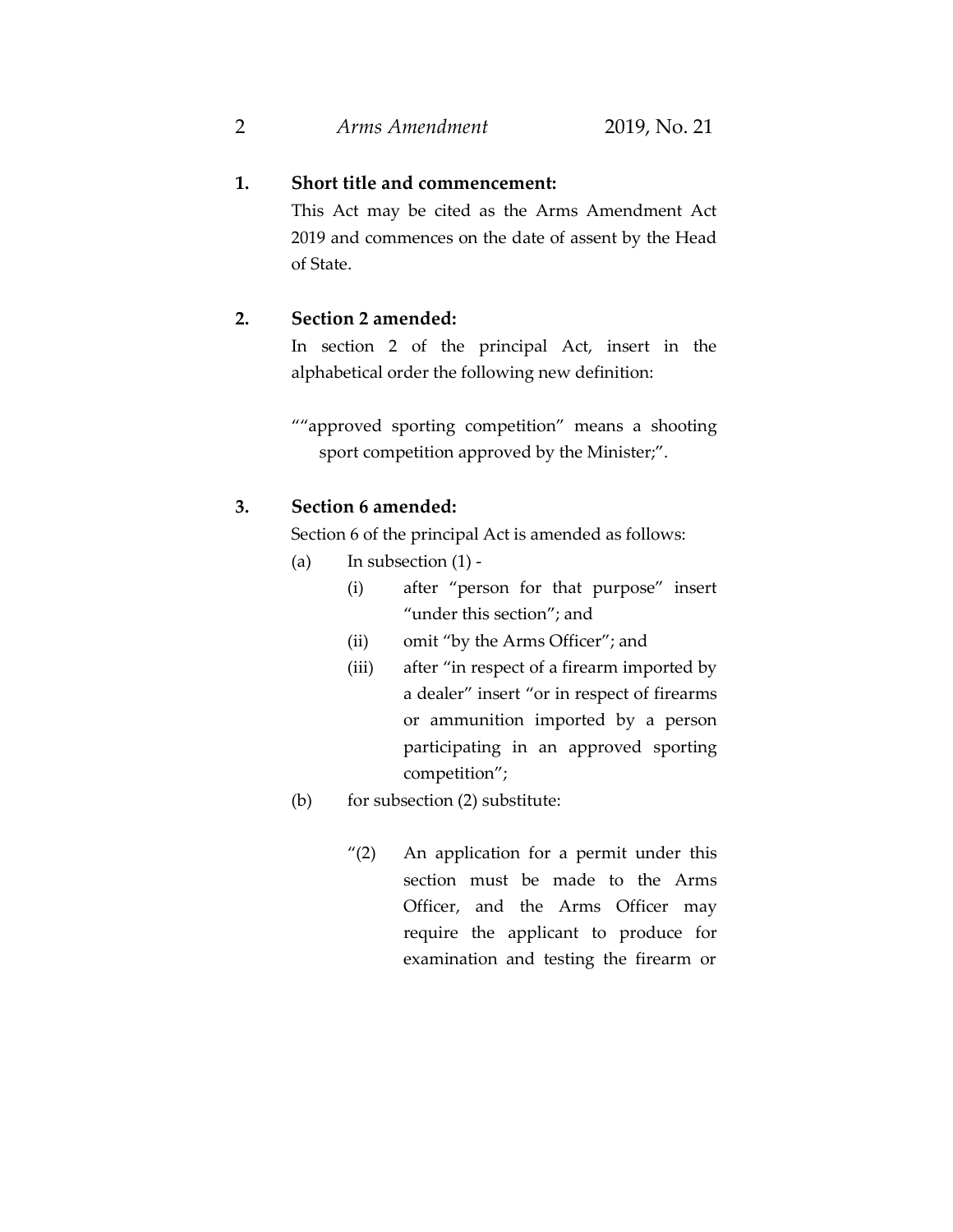any sample or any firearm or ammunition referred to in the application as the Arms Officer thinks fit.

- (2A) The Arms Officer may grant or refuse to grant an application for a permit under subsection (2) in respect of any ammunitions or any firearms.
- (2B) The Minister may grant an application for a permit under subsection (2) in respect of any unlawful weapon if the Minister is satisfied that there are special reasons why the unlawful weapon should be allowed into Samoa.
- (2C) The Minister may revoke a permit issue under subsection (2B) at any time without notice.".

#### **4. Section 8 substituted:**

For section 8 of the principal Act, substitute as follows:

# "**8. Sale to and possession by young persons of firearms and ammunition:**

- (1) A person must not sell or supply any firearm or ammunition to a person under the age of 21 years.
- (2) A person under the age of 21 years must not use or carry or have in his or her possession any firearm, explosive or ammunition.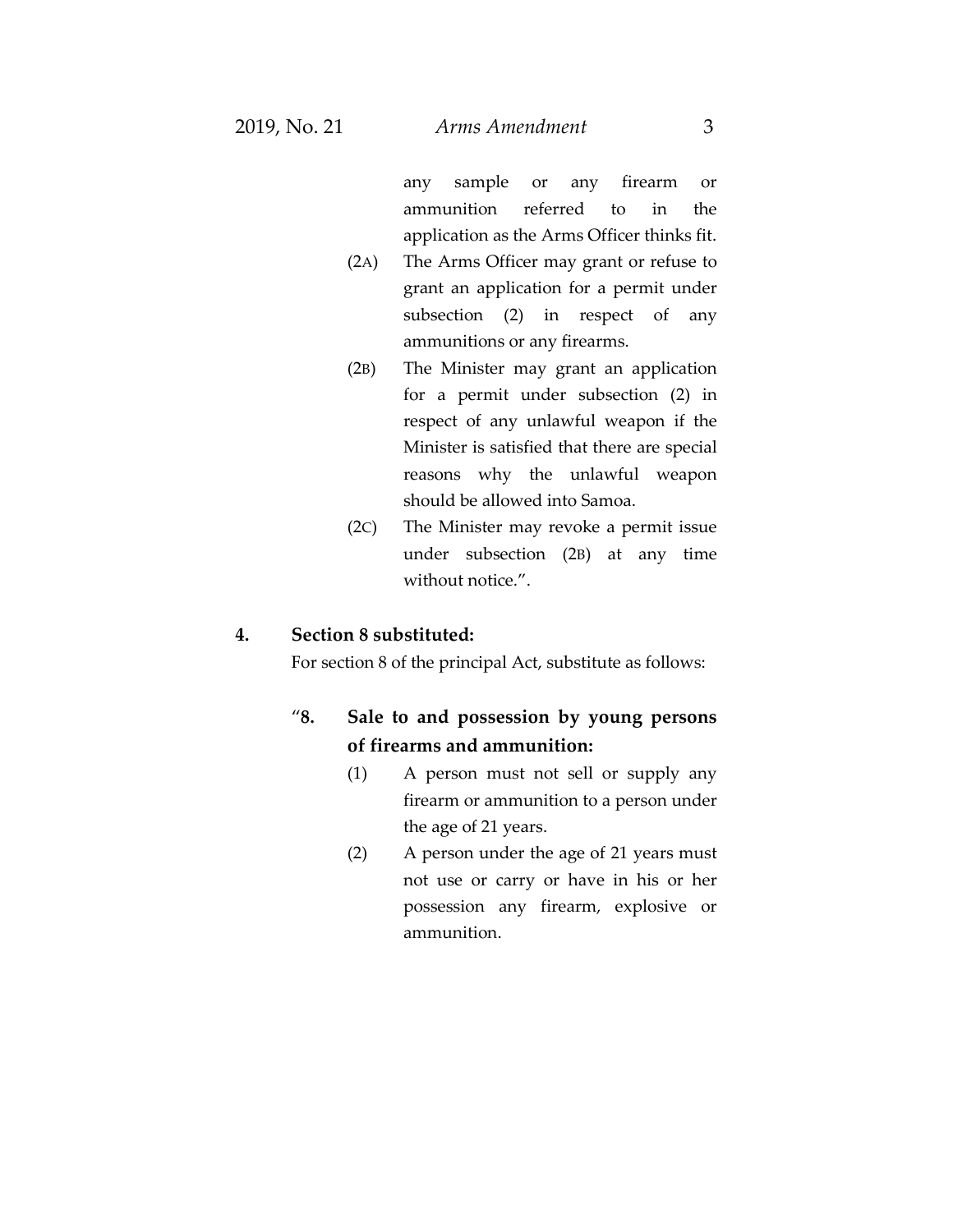- (3) For the purpose of subsections (1) and (2), a person under the age of 21 is exempted if he or she:
	- (a) participates in an approved sporting competition; and
	- (b) is supervised
		- (i) during training in preparation for an approved sporting competition; and
		- (ii) on the day of the approved sporting competition,

by a person who holds a firearm certificate of registration; and

- (c) only uses a firearm or ammunition within the compound or area approved by the Minister -
	- (i) for training in preparation for an approved sporting competition; and
	- (ii) for the approved sporting competition to be held; and
- (d) is a fit and proper person to be in possession of the firearm or ammunition in the opinion of the Arms Officer.